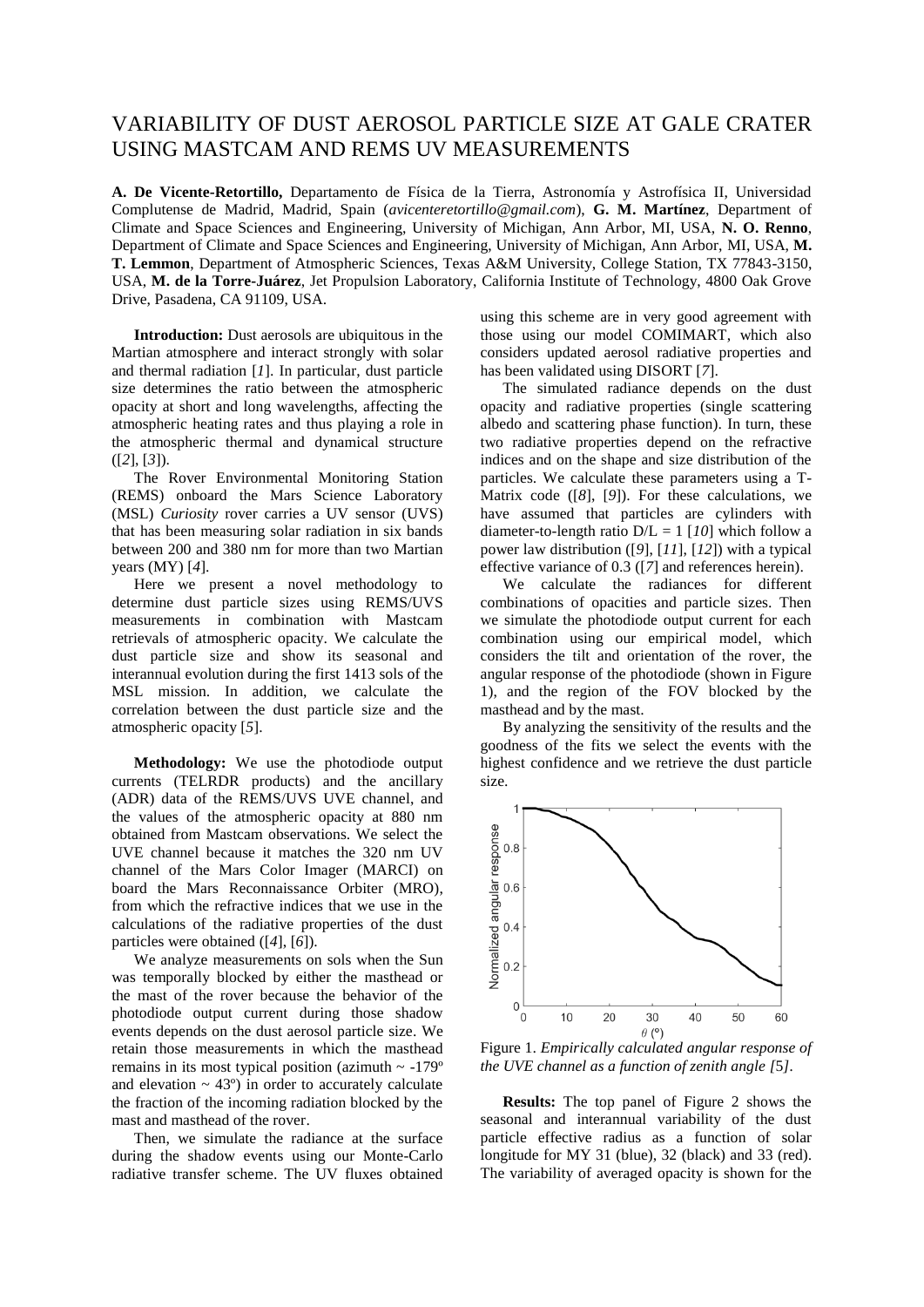sake of comparison in the bottom panel.



Figure 2. *Seasonal and interannual evolution of the dust aerosol particle size (top) and atmospheric opacity (bottom) at the MSL landing site.*

*Seasonal and interannual variability:* Dust particle size shows a significant seasonal variability, with values of the effective radius that range from ~0.8 to ~2 µm. During the aphelion season ( $L_s = 0^\circ$ ) – 180º), the dust particle size is relatively small and the intraseasonal variability is small, while during the perihelion season ( $L_s = 180^\circ - 360^\circ$ ) the effective radii are larger and the intraseasonal variability is significant.

On MY 31, Mastcam and REMS/UVS measurements started around  $L<sub>s</sub> = 155<sup>o</sup>$ , when we calculate values of the dust particle size around 1.2 – 1.4 μm (Figure 2, top). Following the sudden increase in the opacity occurred at  $L<sub>s</sub> = 208$ ° (Figure 2, bottom), the dust particle size increased significantly, reaching values around 2 μm. At the end of this period of high opacity, at  $L_s \sim 255$ °, the dust particle size was relatively large and showed values around 1.6 μm. During the second period of high opacities, between  $L_s = 300^\circ - 350^\circ$ , dust particle sizes were moderately large, with values above 1.5 μm.

On MY 32, the dust particle size showed the annual minimum at  $L<sub>s</sub> = 125<sup>o</sup>$  (Figure 2, top), coinciding with the time of the year when the atmospheric opacity was the lowest (Figure 2, bottom). During the main dust event of this year around  $L_s = 225^\circ$ , the effective radius was relatively high, with values around 1.7  $\mu$ m. At L<sub>s</sub> ~ 300°, dust

particle sizes decreased to  $\sim$ 1.2  $\mu$ m, coinciding with the local minimum in atmospheric opacity between the main episode of high opacity and the one that peaked at  $L<sub>s</sub> = 335$ °. Effective radii increased again during the latter dust event.

On MY 33, we obtained a better coverage during the low atmospheric opacity season  $(L_s = 60^\circ - 140^\circ)$ than on the previous year. Results during this time show that the particle size typically remained within the range  $0.8 - 1.0 \mu m$ , with the atmospheric opacity showing the annual minimum values. During the transition towards the dusty season starting at  $L<sub>s</sub>$  $\sim$ 150 $\degree$ , there was an increase in the particle radius, which coincided with an increase in atmospheric opacity.

From an interannual perspective, we find differences between the aphelion and the perihelion seasons. During the low atmospheric opacity season, dust particle sizes on MY 32 and MY 33 are similar. In contrast, during the aphelion season the interannual variability is larger. As an example, dust particle sizes values on MY 31 between  $L_s = 300^\circ$  – 350º were larger than on MY 32 during the first half, whereas the opposite behavior is observed at  $L<sub>s</sub>$  $~-335$ °.

*Correlations with dust opacity:* In the previous subsection we have shown that dust particle size and atmospheric opacity follow similar seasonal trends. In particular, when the atmospheric opacity is relatively high ( $\tau > 1$ ), dust particle size is above 1.5 μm, whereas when the atmospheric opacity is low (τ  $<$  0.5), the effective radius is below 1  $\mu$ m.

Figure 3 shows our calculated effective radii as a function of Mastcam atmospheric opacity. The correlation between the two variables is apparent  $(R^2)$  $= 0.67$ ), especially for opacities below one. This behavior is physically consistent because dust particle sizes are expected to be smaller during the low atmospheric opacity season due to the deposition of larger particles that were lifted during the dust events.



Figure 3. *Dust aerosol particle size at the MSL landing site as a function of opacity at 880 nm.*